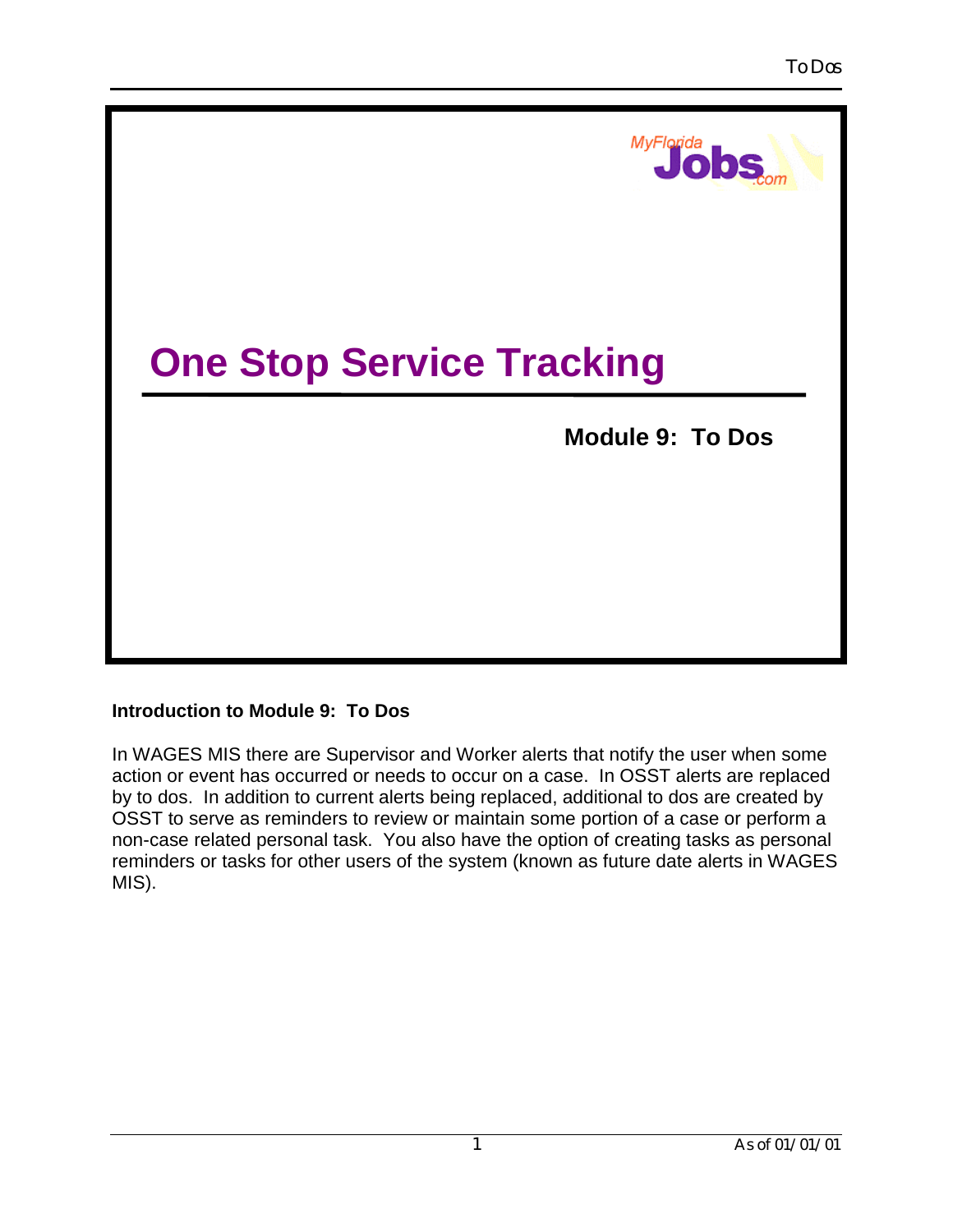

At the end of this module you will be able to:

- Navigate to your to dos
- Explain the various categories and types of to dos within OSST
- Use system generated to dos to navigate directly to the associated case
- Create to dos for yourself and other OSST users
- Archive completed to dos into a historical category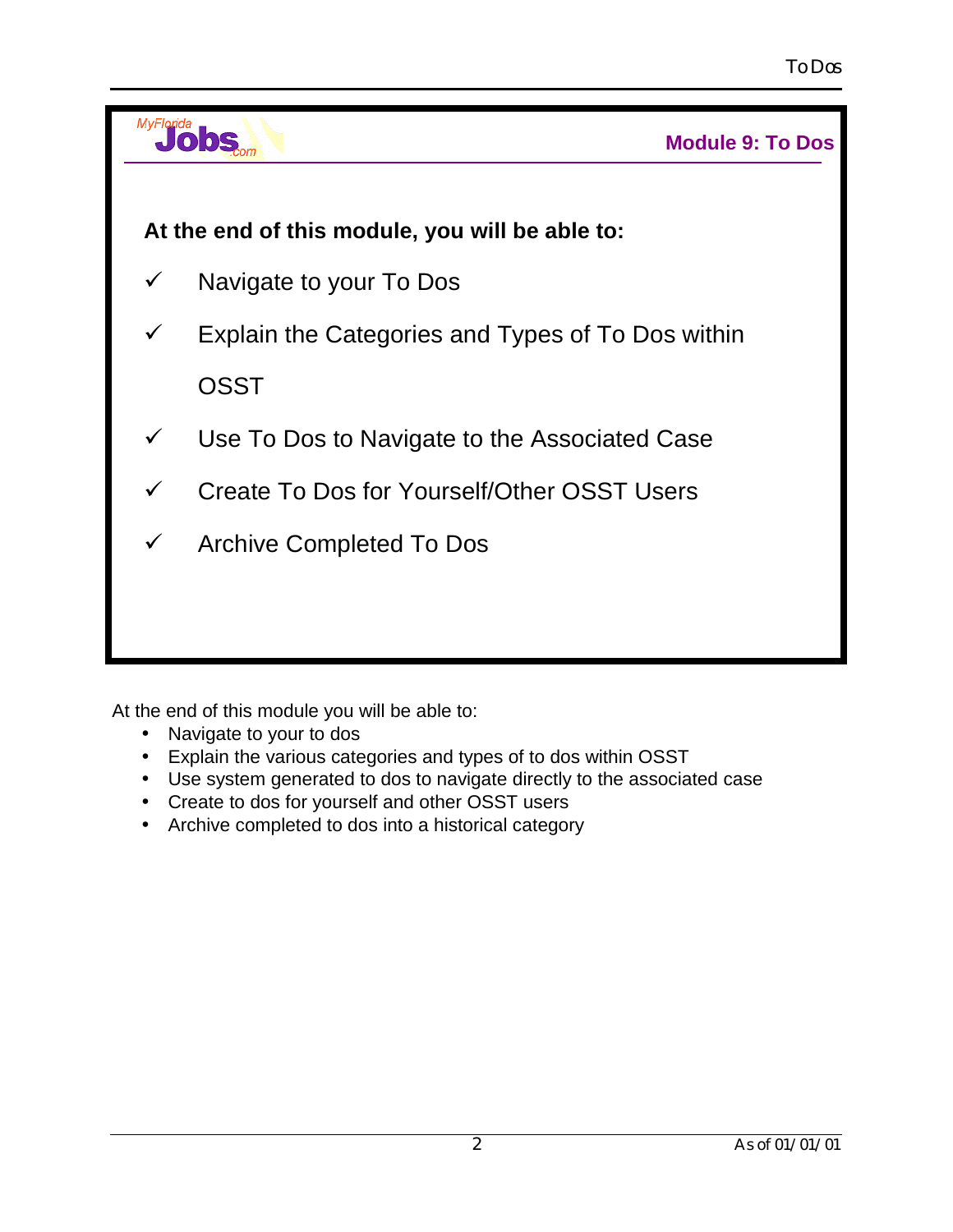

## **How do you access To Dos?**

To dos are accessible via the OSST Desktop, the first page viewable upon login to the system. To return to the desktop at any time click the Desk icon located in the upper right hand corner of the application.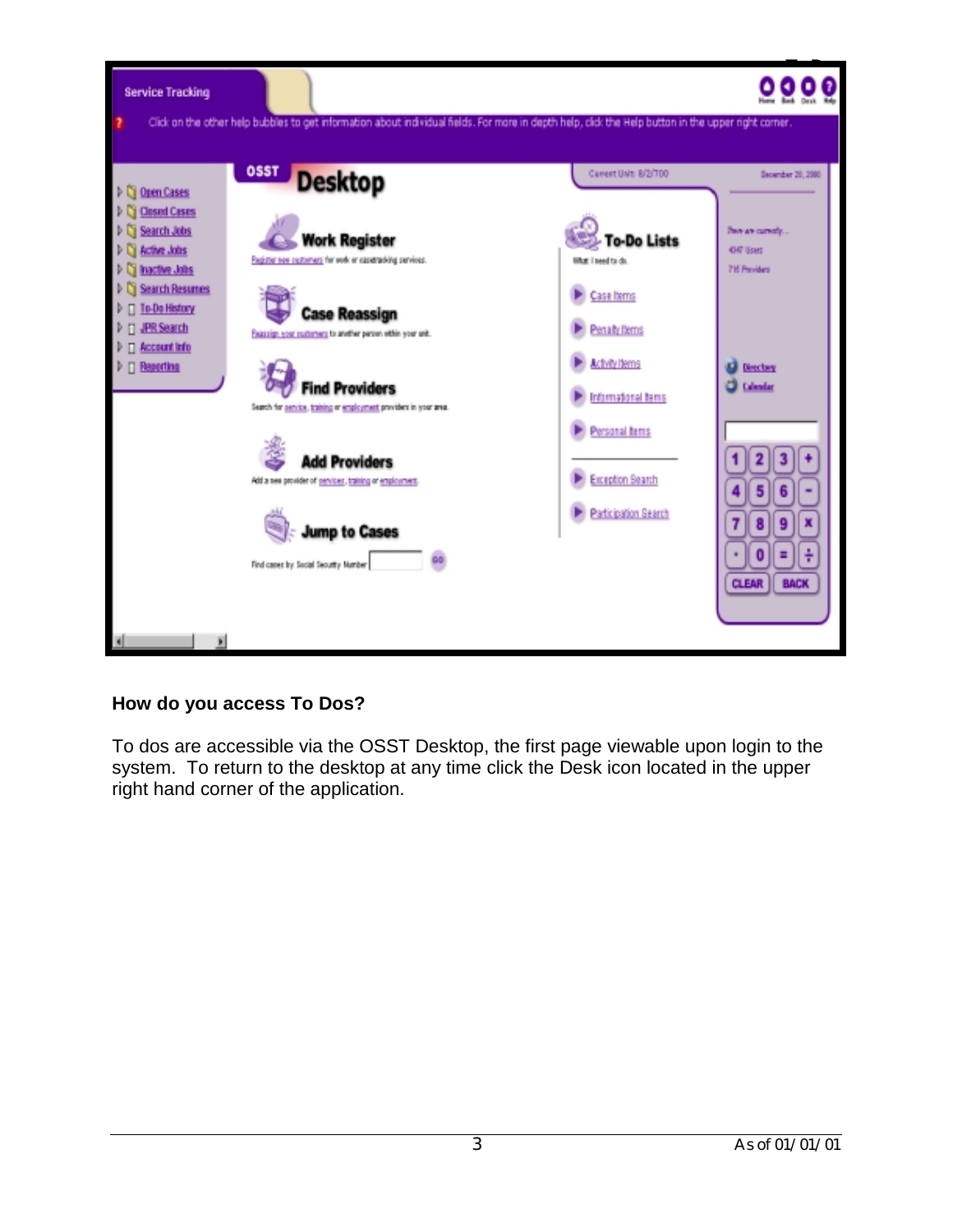| <b>Service Tracking</b>             |                            |                                                |            |                                                                                                                                                     |            |                 |                        |  |
|-------------------------------------|----------------------------|------------------------------------------------|------------|-----------------------------------------------------------------------------------------------------------------------------------------------------|------------|-----------------|------------------------|--|
|                                     |                            |                                                |            | Click on the other help bubbles to get information about individual fields. For more in depth help, click the Help button in the upper right comer. |            |                 |                        |  |
|                                     | Case                       | Penalty                                        | Activities | Informational<br>Personal                                                                                                                           |            | Historical      |                        |  |
| D C Open Cases<br>Ci Closed Cases   | <b>Current Tasks</b>       |                                                |            |                                                                                                                                                     |            |                 |                        |  |
| Search Jobs                         | Sort by: Due Date = Corp 0 |                                                |            |                                                                                                                                                     |            |                 |                        |  |
| Active Jobs<br><b>Inactive Jobs</b> | Type                       | Post Date                                      | Due Date   | Comment <sup>O</sup>                                                                                                                                |            |                 | Created Completed      |  |
| Search Resumes                      | Closed Cases               | 12/11/2000                                     |            | 12/11/2000 The case for Zack Taylor has been closed                                                                                                 |            | □ System        | п<br>Save <sub>2</sub> |  |
| <b>T</b> To-Do History              |                            |                                                |            |                                                                                                                                                     |            |                 |                        |  |
| <b>JPR Search</b>                   | <b>To-Do Detail</b>        |                                                |            |                                                                                                                                                     |            |                 |                        |  |
| <b>Account Info</b>                 | Type                       |                                                |            | Closed Cases                                                                                                                                        |            |                 |                        |  |
| <b>n</b> Reporting                  | <b>Start Date</b>          |                                                |            | 12/11/2000<br>하                                                                                                                                     |            |                 |                        |  |
|                                     | Due Date <sup>O</sup>      |                                                |            | 12/11/2000<br>하                                                                                                                                     |            |                 |                        |  |
|                                     | <b>Comments</b>            |                                                |            | The case for Zack Taylor E<br>has been closed                                                                                                       |            |                 |                        |  |
|                                     |                            |                                                |            |                                                                                                                                                     | <b>Now</b> | 2 Clear Changes |                        |  |
|                                     |                            | Required Fielde: Information that is required. |            | Information Bubble: Click on the bubble for opecific help.                                                                                          |            |                 |                        |  |

## **How is the To Do page organized?**

To dos are organized into six (6) categories located across the top of the To Do page as hyperlinks. Click on a category hyperlink to view and maintain the associated types of to dos within that category. The To Do page consists of two distinct sections: Current Tasks and To Do Detail.

OSST contains many to do types to assist Career Managers with working their assigned cases and keeping track of personal tasks. To Dos are defined by the following six (6) categories, each category has within it various types of to dos

- **Category Case**  relates to major actions regarding the assignment or change in status for cases within a caseload
	- New
	- Transfers
	- Reopen
	- Close
- **Category Penalty** relates to the status of penalties for cases within a caseload
	- Requested Penalties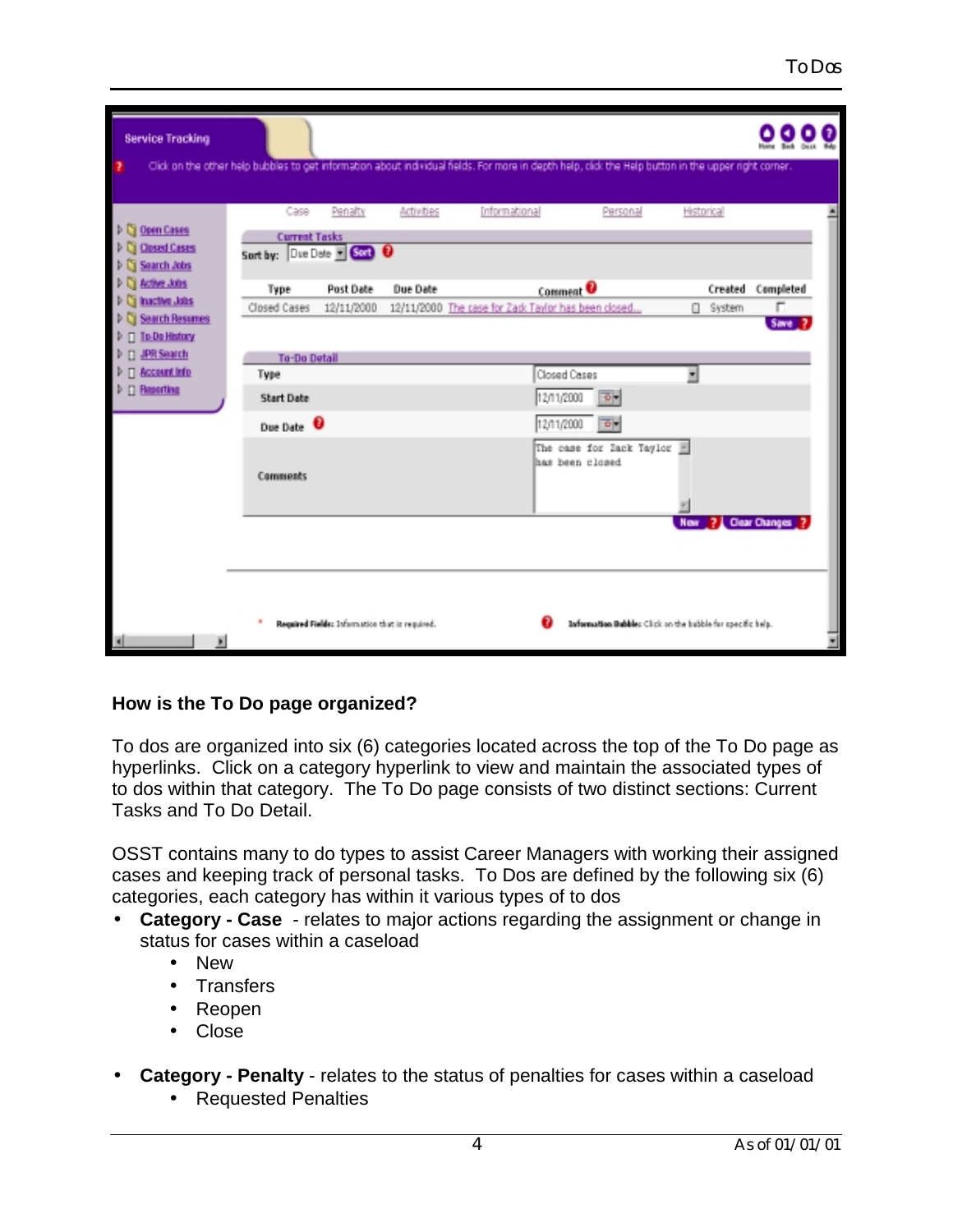- Imposed Penalties
- Lifted Penalties
- Cash Severance Benefit
- **Category Activities** relates to the tracking and maintenance of ongoing activities for cases within a caseload
	- Supportive Services
	- Training/Activities
	- Job Placement Follow-up
	- Job Participation
	- Assessments
- **Category Informational** relates to changes on cases in your caseload not requiring specific action
- **Category Personal** relates to tasks created by a specific user of OSST, not necessarily related to a case (may be created by other users of OSST like Supervisors or other Career Managers)
- **Category Historical** relates to historical tasks which were identified as completed and removed from one of the above To Do lists or directly inserted for some FLORIDA created informational items

## **What are current tasks?**

**Current Tasks** provides a list of active tasks within the selected category. This summary view provides the following information at a glance:

- **Type** a summary level description of the task
- **Post Date** the date the task was created
- **Due Date** the date defined to complete the task on or before
- **Comment** a brief description of the task. For quick reference an icon is located to the right of each comment in the Current Tasks list. Placing the cursor over this icon activates a pop-up where the full details may be viewed. Moving the cursor off of the icon hides the pop-up. Some to dos are related to a specific case. When the icon is clicked for these to dos you are taken to the case detail for the associated case.
- **Created** who or what created the task, values include: System, self, supervisor, FLORIDA
- **Completed** a check box used in conjunction with the 'Clear List' button to remove items from the list and place them into a historical category

## **How do you maintain to dos?**

The **To Do Detail** located in the lower portion of the page is where maintenance and creation of tasks are accomplished. Fields available include: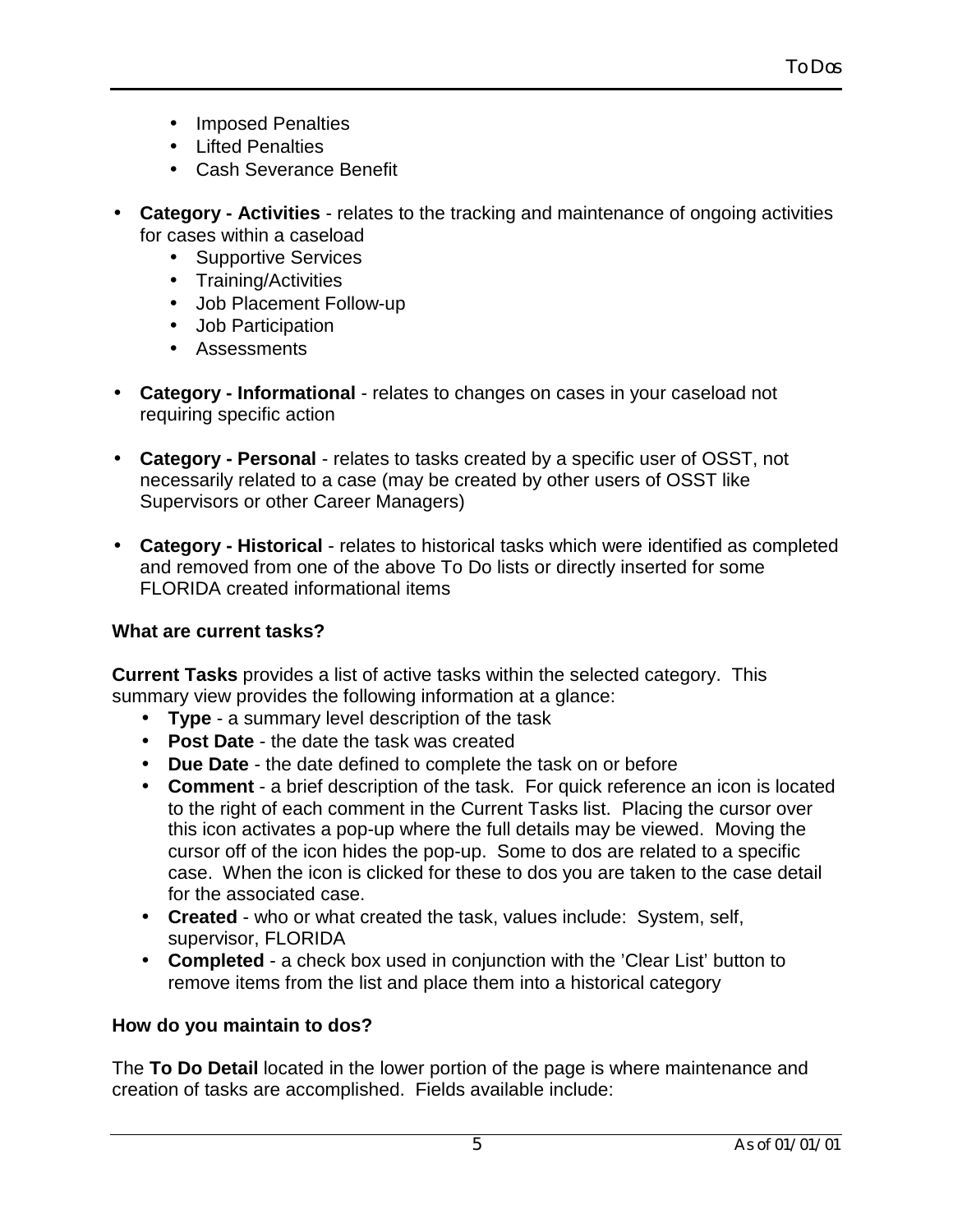- **Schedule To Do for** drop down list available only to Supervisors to select the user assigned to the task, values include: self and names of other users within Supervisors unit
- **Type** drop list used to identify which category and type of task is being created/maintained
- **Start Date** the date to begin working on the task
- **Due Date** the date defined to complete the task on or before
- **Comments** a brief description of the task

## **What actions can you perform regarding to dos?**

- **Add a New To Do** While OSST generates several To Dos, tasks may also be added by users of OSST. To add a to do click the 'New' button located at the bottom right of the To Do Detail area. The detail area is blank until the drop down list box, two date fields and the comments text box are completed. Start date is the only required field. However, the more detail you define, the clearer the task will be for later reference. Once you have completed the To Do Detail, click the 'Save' button located at the bottom right corner of the To Do Detail area.
- **View/Edit an Existing To Do** Each self created to do can be edited by clicking on the Comments hyperlink for any task. This action loads the To Do Detail area of the To Do page where information may be changed as needed. To save changes, click the 'Save' button located at the bottom right of the To Do Detail section. **Note:** FLORIDA, System and Supervisor created to dos are not editable.
- **Archive Completed To Dos** To Dos can be removed from the Current Tasks list by clicking on the 'Completed' check box for each To Do you wish to remove. To uncheck a task (remove it from the tasks to be archived), simply click the check box again, thereby removing the check mark. Once all tasks to be removed are selected with a check mark, click the 'Save' button located at the bottom right corner of the list. This action replaces the confirmation of alerts in WAGES MIS. Clearing to dos moves them into the Historical category for review at a later date, if necessary.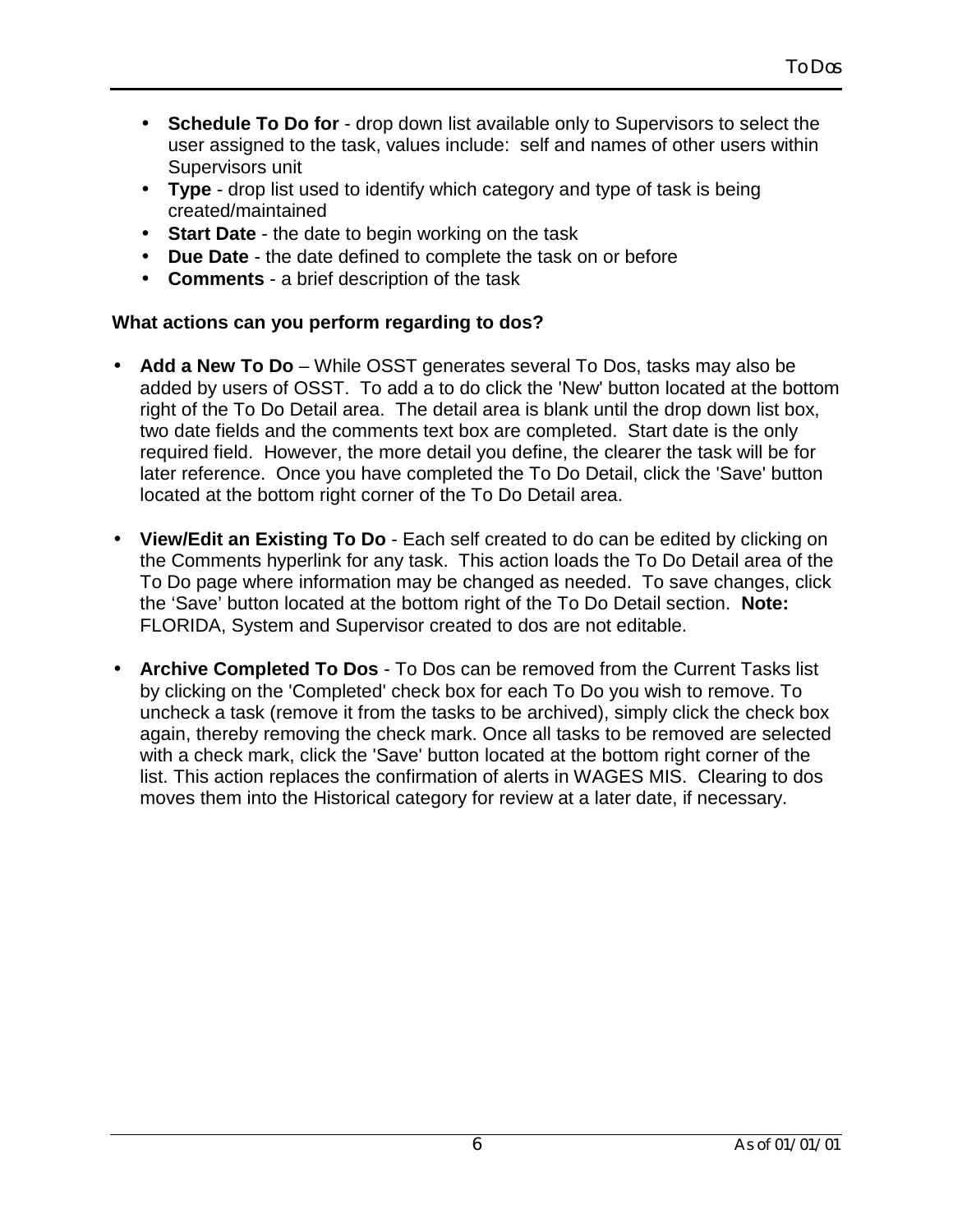## **Listing of To Dos by Category – Type, Created by and Recommended Actions**

**\* Indicates to do is linked to a specific case if created by the system**

| To             | To Do Category - Type      | <b>Example Text</b>                                                            |
|----------------|----------------------------|--------------------------------------------------------------------------------|
| Do             |                            |                                                                                |
| #              |                            |                                                                                |
| $\mathbf 1$    | Case - New Cases*          | (Customer Name) is a NEW customer in the One-                                  |
|                |                            | Stop Service Tracking System.                                                  |
| 2              | Case - Closed Cases*       | Case for (Customer Name) needs to be closed.                                   |
|                |                            | Closure alert received from FLORIDA.                                           |
| 3              | Case - Reopened Cases*     | (Customer Name) has reopened their case and                                    |
|                |                            | participation is required. Please review case history                          |
|                |                            | prior to assignment of next activity.                                          |
| $\overline{4}$ | Case - Transferred         |                                                                                |
|                | (Service Provider)*        |                                                                                |
| 5              | Case - Transferred From*   | The case for (Customer Name) is transferring out of                            |
|                |                            | unit (Region/County/Unit). Please close all                                    |
|                |                            | services and update all JPRs. If employed, please                              |
|                |                            | leave jobs open and update JPRs.                                               |
| 6              | Case - Transferred To*     | The case for (Customer Name) has been                                          |
|                |                            | transferred from unit (Region/County/Unit) to you.                             |
|                |                            | Please review IRP and activity assignments.                                    |
| $\overline{7}$ | Activities - Job Placement | Verify (Customer's Name) continued employment                                  |
|                | Follow-up*                 | and document the 90 day follow-up on the follow-up                             |
| 8              | Activities -               | section of the placement.<br>Review (Customer's Name) appointment to start the |
|                | Activities/Training*       | training activity (Activity Name) which is scheduled                           |
|                |                            | to begin in one week on MM/DD/YYYY.                                            |
| 9              | Activities - Assessments*  | (Assessment Type) assessment was scheduled for                                 |
|                |                            | (Customer Name) to complete on MM/DD/YYYY.                                     |
| 10             | Activities - JPR's         |                                                                                |
| 11             | Activities - Services*     |                                                                                |
| 12             | Informational - Pregnancy  |                                                                                |
|                | Due Date*                  |                                                                                |
| 13             | Informational - Pending    | Mandatory customer (Customer Name) has a                                       |
|                | Disability Benefits*       | pending SSI/SSDI application. Please review                                    |
|                |                            | ARCA for a change in time limit for the customer                               |
|                |                            | and update the case detail screen. Please obtain                               |
|                |                            | documentation and monitor the application.                                     |
| 14             | Informational - Approved   | SSI/SSDI benefits have been approved for                                       |
|                | Disability Benefits*       | (Customer Name) and customer has been given an                                 |
|                |                            | exemption. Please close case.                                                  |
| 15             | Informational - Denied     | SSI/SSDI benefits have been denied for (Customer                               |
|                | Disability Benefits*       | Name). Please review IRP and work assignment.                                  |
| 16             | Informational - Deferral*  |                                                                                |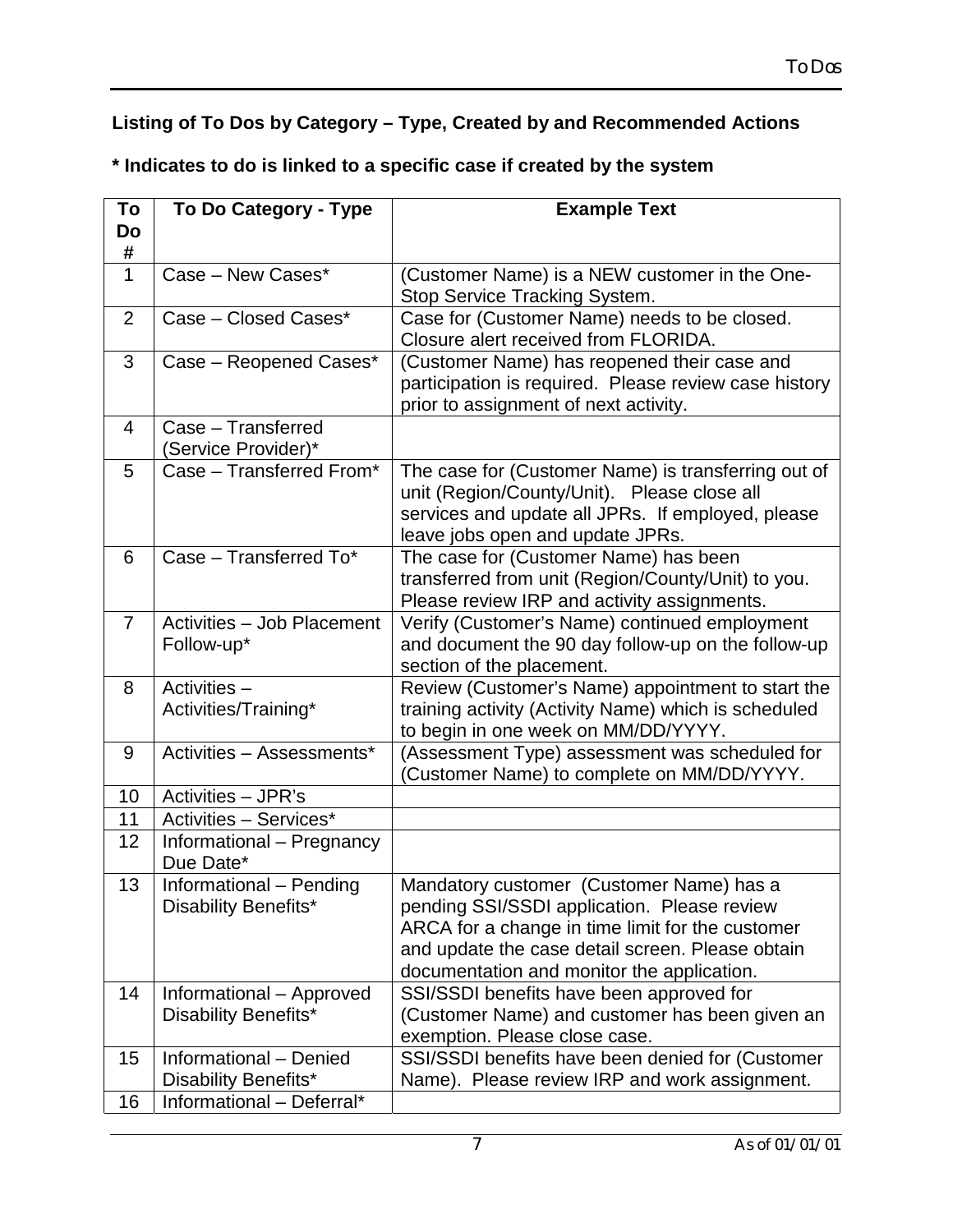| To | To Do Category - Type                                  | <b>Example Text</b>                                          |
|----|--------------------------------------------------------|--------------------------------------------------------------|
| Do |                                                        |                                                              |
| #  |                                                        |                                                              |
| 17 | Informational - Program                                | Please review work activity and hours assigned due           |
|    | Change*                                                | to a change in program code by the FLORIDA PAS               |
|    |                                                        | for (Customer Name) from (XX) to (XX).                       |
| 18 | Informational-                                         | Status for (Customer Name) has changed from (XX)             |
|    | <b>Registration Status</b>                             | to (XX). After reviewing the reason for a change in          |
|    | Change*                                                | Florida registration, please verify One-Stop Service         |
|    |                                                        | Tracking status. NOTE: may require a case closure            |
|    |                                                        | due to FLORIDA exemption or Mandatory                        |
|    |                                                        | participation due to the termination of exemption.           |
| 19 | Informational-                                         |                                                              |
| 20 | <b>Transitional Services*</b><br>Informational - SAMH* |                                                              |
| 21 | Informational - Hardship*                              | There is no Hardship Review completion date on               |
|    |                                                        | file for (Customer Name)'s Second Hardship                   |
|    |                                                        | Appointment scheduled on MM/DD/YYYY for the                  |
|    |                                                        | hardship with the Referral date of MM/DD/YYYY.               |
| 22 | History - Child SSN                                    | Social Security Number for a child of (Customer              |
|    | Change*                                                | Name) has been automatically changed. Please                 |
|    |                                                        | update the hard file.                                        |
| 23 | History - SSN Change by                                | Social Security Number for (Customer Name) has               |
|    | <b>FLORIDA*</b>                                        | been automatically changed. Please update the                |
| 24 | History - SSN Change by                                | hard file.<br>Social Security Number for (Customer Name) has |
|    | <b>Welfare Transition*</b>                             | been automatically changed. Please update the                |
|    |                                                        | hard file.                                                   |
| 25 | History - Employer                                     | Verification of employment for (Customer Name)               |
|    | Information Change*                                    | has been received and entered by the FLORIDA                 |
|    |                                                        | PAS. Please obtain or verify and enter!                      |
| 26 | Penalty - TANF Sanction*                               | Imposed: TANF sanction now in place by FLORIDA               |
|    |                                                        | for (Customer Name) please close case and ensure             |
|    |                                                        | services are terminated.                                     |
|    |                                                        | Lifted: TANF sanction for (Customer Name) is now             |
|    |                                                        | lifted and customer is a mandatory participant.              |
|    |                                                        | Please ensure activity assigned and offer services!          |
| 27 | Penalty - Sanctions*                                   |                                                              |
| 28 | Penalty - Cash Severance                               | Customer (Customer Name) has been issued a                   |
|    | Benefit*                                               | severance benefit. Address ongoing transitional              |
|    |                                                        | services and ensure JPRs are updated giving                  |
|    |                                                        | accurate credit through the last full month of cash          |
|    |                                                        | eligibility, which you will need to verify.                  |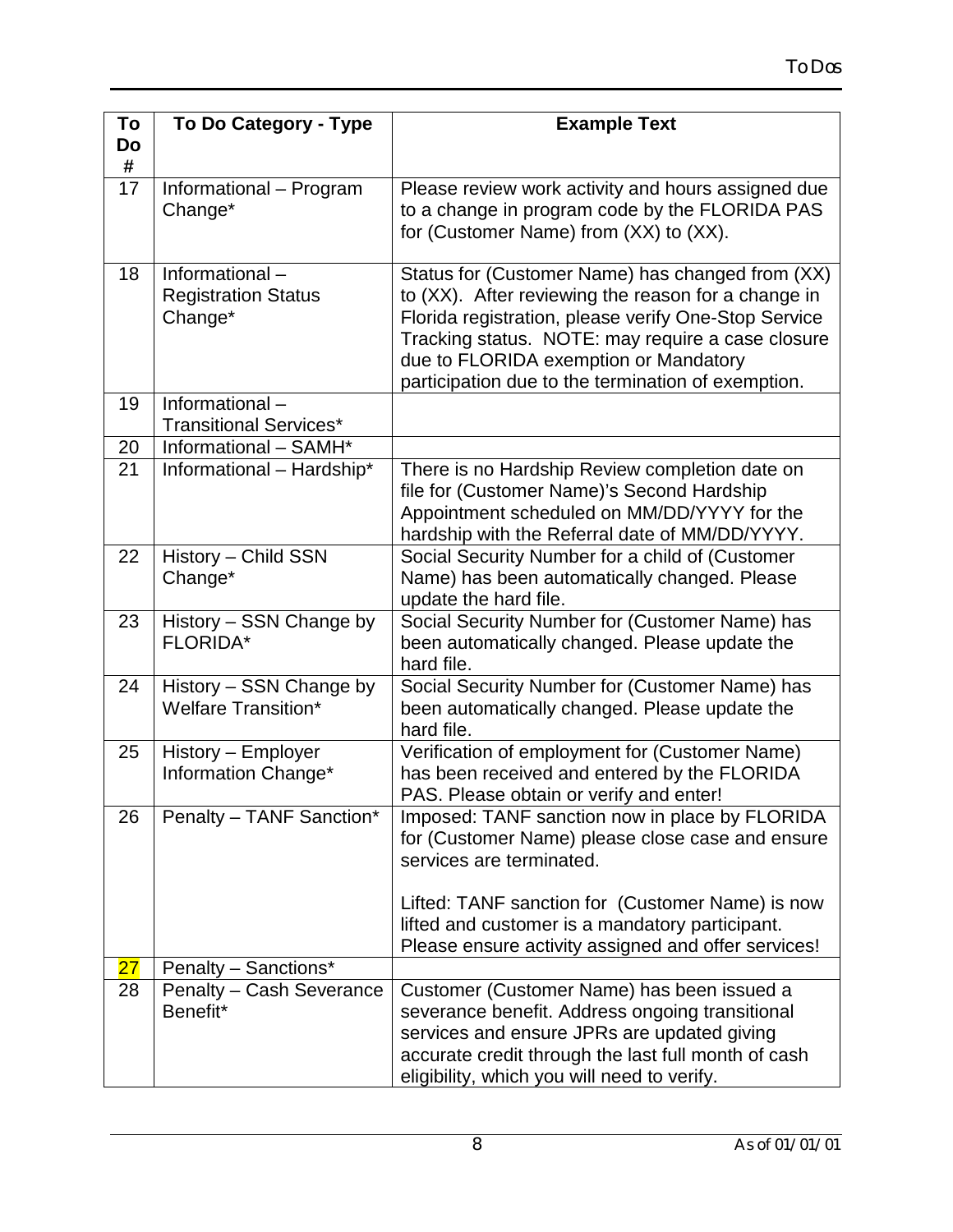| To<br>Do<br># | To Do Category - Type    | <b>Example Text</b>                                                                                                                                                                                                                                                                          |
|---------------|--------------------------|----------------------------------------------------------------------------------------------------------------------------------------------------------------------------------------------------------------------------------------------------------------------------------------------|
| 29            | Penalty - FSET Sanction* | Imposed: FSET sanction now in place by FLORIDA<br>for (Customer Name) please close case and ensure<br>services are terminated.<br>Lifted: FSET sanction for (Customer Name) is now<br>lifted and customer is a mandatory participant.<br>Please ensure activity assigned and offer services! |
| 30            | Personal - Personal      | Free form text defined by user who created the<br>task.                                                                                                                                                                                                                                      |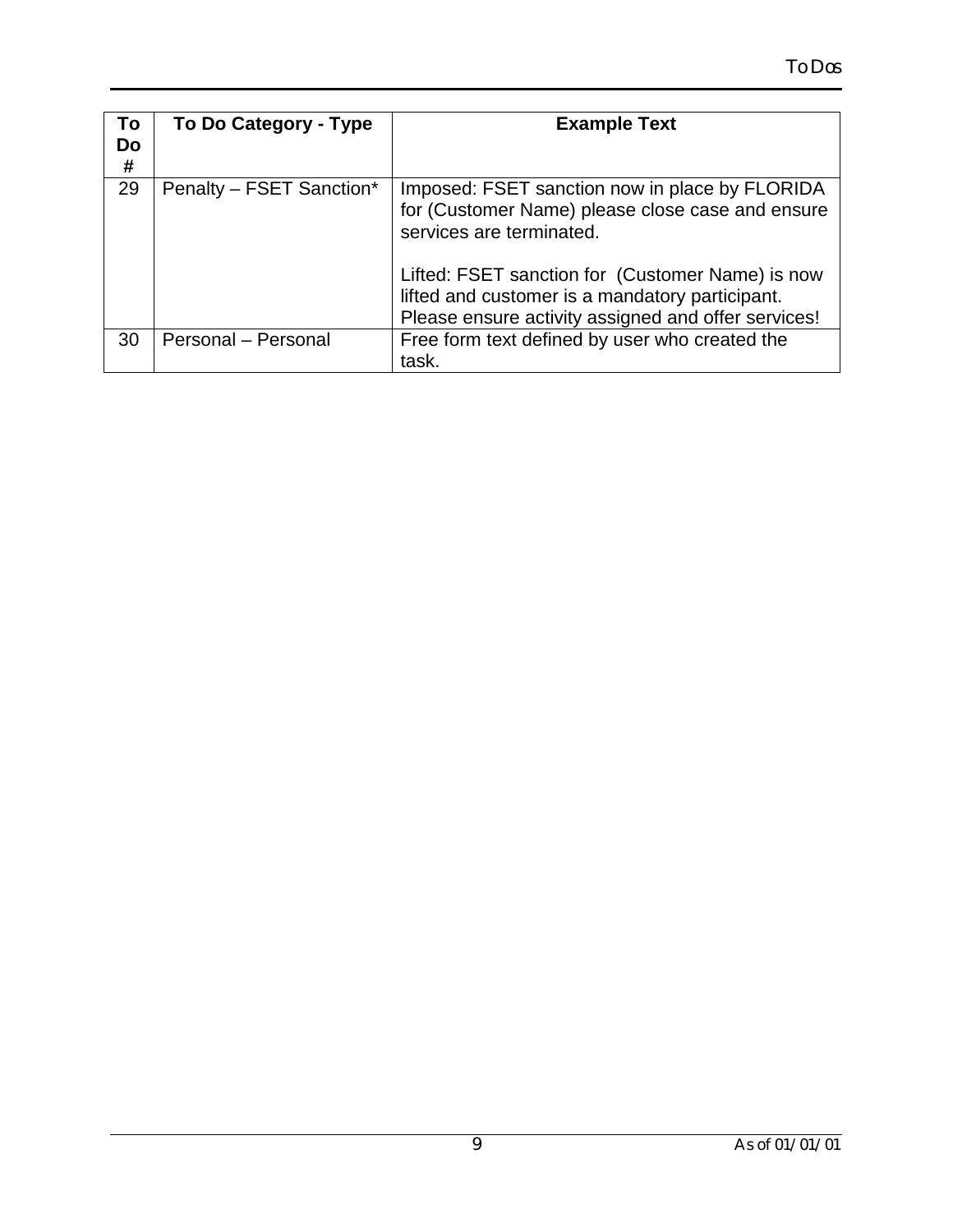

# **Scenarios:**

- • **Review your to dos within the cases category**
- • **Review your to dos within the penalty category**
- • **Review your to dos within the activities category**
- • **Review your to dos within the informational category**

 **Activity: Getting Familiar with To Dos**

- • **Review your to dos within the personal category**
- • **Review your to dos within the historical category**
- • **Create to dos for yourself**

Now it's your turn to practice using the system! Let's start by navigating to your to dos from the OSST Desktop. Perform the following tasks:

- Review your to dos within the cases category
- Review your to dos within the penalty category
- Review your to dos within the activities category
- Review your to dos within the informational category
- Review your to dos within the personal category
- Review your to dos within the historical category
- Create to dos for yourself